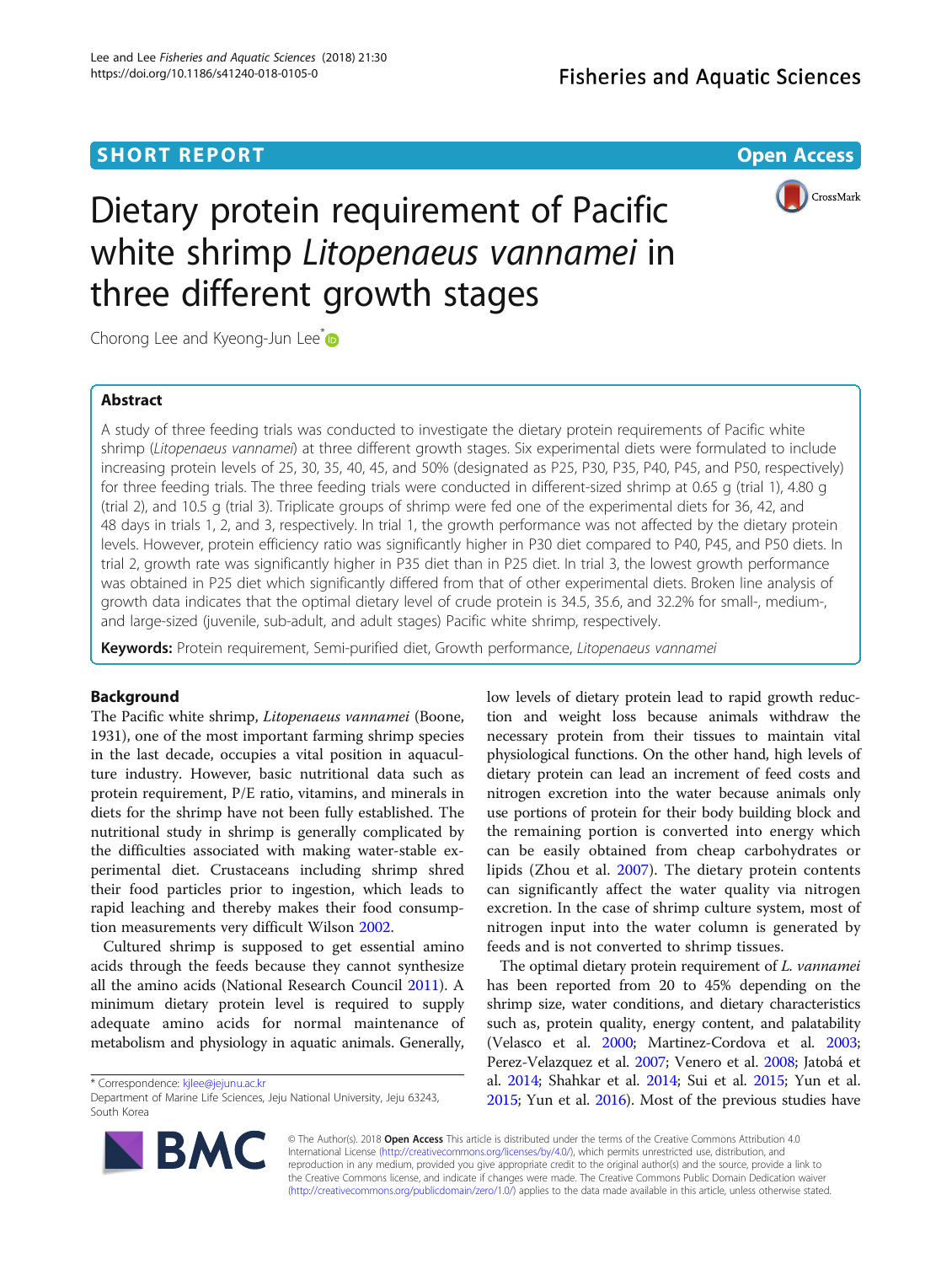used practical diets for the requirement of protein in shrimp. This study, therefore, was conducted to determine the optimal protein requirements of Pacific white shrimp in three different growth stages following exposure to a semi-purified diet.

### Materials and methods

## Experimental diets and design

Formulation and proximate compositions of the experimental diets for trials 1, 2, and 3 are shown in Table 1. Six semi-purified diets were formulated to contain crude protein levels of 25, 30, 35, 40, 45, and 50% (designated as P25, P30, P35, P40, P45, and P50, respectively) by increasing casein and gelatin at the expense of starch. All dry materials were thoroughly mixed (NVM-16, Gyeonggido, South Korea) and pelleted through a pellet machine (SP-50; Gumgang Engineering, Daegu, South Korea) after addition of fish oil and distilled water. The pelleted diets were dried at 25 °C for 24 h, crushed into desirable particle sizes, and stored at − 24 °C until used.

Table 1 Dietary formulation and proximate composition of the six experimental diets for L. vannamei (% dry matter). All three experimental (trial 1, 2, and 3) diets were produced using the same diet formulation

| Ingredients                            | Experimental diets |      |      |      |      |      |  |
|----------------------------------------|--------------------|------|------|------|------|------|--|
|                                        | P <sub>25</sub>    | P30  | P35  | P40  | P45  | P50  |  |
| Brown fish meal <sup>1</sup>           | 18.0               | 18.0 | 18.0 | 18.0 | 18.0 | 18.0 |  |
| Gelatin $2$                            | 0.50               | 1.50 | 2.50 | 3.50 | 4.50 | 5.50 |  |
| Casein <sup>3</sup>                    | 2.00               | 6.00 | 10.0 | 14.0 | 18.0 | 22.0 |  |
| Soybean meal                           | 4.00               | 4.00 | 4.00 | 4.00 | 4.00 | 4.00 |  |
| Squid liver meal                       | 5.00               | 5.00 | 5.00 | 5.00 | 5.00 | 5.00 |  |
| Wheat flour                            | 34.5               | 34.5 | 34.5 | 34.5 | 34.5 | 34.5 |  |
| Starch                                 | 30.0               | 25.0 | 20.0 | 15.0 | 10.0 | 5.00 |  |
| Fish oil                               | 2.00               | 2.00 | 2.00 | 2.00 | 2.00 | 2.00 |  |
| Vitamin/mineral<br>premix <sup>4</sup> | 2.00               | 2.00 | 2.00 | 2.00 | 2.00 | 2.00 |  |
| Choline chloride                       | 1.00               | 1.00 | 1.00 | 1.00 | 1.00 | 1.00 |  |
| Lecithin                               | 1.00               | 1.00 | 1.00 | 1.00 | 1.00 | 1.00 |  |
| Chemical composition (% dry matter)    |                    |      |      |      |      |      |  |
| Dry matter                             | 89.0               | 88.8 | 88.4 | 88.9 | 89.0 | 88.6 |  |
| Crude protein                          | 25.9               | 30.4 | 35.8 | 40.2 | 45.0 | 50.1 |  |
| Crude lipid                            | 8.12               | 8.09 | 8.18 | 8.17 | 8.27 | 8.23 |  |
| Crude ash                              | 5.19               | 5.13 | 5.15 | 5.28 | 5.14 | 5.33 |  |

<sup>1</sup>Suhyup Feed Co. Ltd., South Korea (crude protein: 73.1%, crude lipid: 6.60%) <sup>2</sup>Sigma Chemicals, Gelatin

<sup>3</sup> Casein was purchased from USB Co. Ltd., Cleveland, OH, USA

 $^4$ Vitamin/mineral premix (g kg $^{-1}$ of mixture): retinol, 3.0; cholecalciferol, 1.0; ascorbic acid, 20.0; tocopherol, 20.0; menadione, 2.0; thiamine, 4.0; riboflavin, 6.0; pyridoxine, 5.0; cobalamin, 6.0; inositol, 54.0; panththenic acid, 12.0; biotin, 0.2; niacin amide, 40.0; folic acid, 2.0; Ferriccitrate, 10.0; Cu, 1.0; Zn, 30; Mn, 2.0; Co, 10.; I, 1.0; K, 6.0; Se, 0.01

## Shrimp and feeding trials

The three feeding trials were conducted in an indoor shrimp culture facility at the Institute of Marine Sciences of Jeju National University (Jeju, South Korea). Three different size groups of L. vannamei were obtained from NeoEnBiz shrimp farm (Dangjin, South Korea) and were acclimated for 2 weeks each during which the shrimp were fed a proper commercial diet (SAJO DongA One, Seoul, South Korea).

In the first feeding trial (trial 1, 0.65 g size shrimp), the shrimp were randomly distributed into 18 acryl aquaria of 92 L capacity at a density of 18 shrimp per aquarium with aeration to maintain enough dissolved oxygen. Triplicate groups of shrimp were hand-fed with one of the diets four times a day at 08:30, 13:00, 17:30, and 20:00 h for 36 days. The daily feeding rates were slowly reduced from 15 to 6% of wet body weight during 36 days of the feeding trial.

In the second feeding trial (trial 2, 4.80 g size shrimp), the shrimp were randomly distributed into 18 acryl aquaria of 92 L capacity at a density of 12 shrimp per aquarium with enough aeration. The feeding protocol was the same to the trial 1, but the feeding rate was slightly reduced from 10 to 4% of biomass during 42 days of the feeding trial.

In the third feeding trial (trial 3, 10.5 g size shrimp), the shrimp were randomly stocked into 18 acryl aquaria of 216 L capacity at a density of 11 shrimp per aquarium with enough aeration. The feeding protocol was the same to the trial 1, but the feeding rate was 5% of the biomass during 48 days of the feeding trial.

Three feeding trials were conducted in the same way except for the duration, shrimp size, and respective feeding rates. The culture water was changed every 3 days, and the aquaria were cleaned with a sponge to prevent the growth of microflora. Fluorescent lighting was maintained for 12 h light/dark cycle. The water temperature was  $28 \pm 2$  °C, pH was  $7.5 \pm 0.2$ , salinity was 30 g L<sup>-1</sup>, and dissolved oxygen was above 7.0 mg L<sup>-1</sup>. Total ammonia nitrogen and nitrite were kept < 0.1 and 0.005 mg L<sup>-1</sup>, respectively, during the three feeding trials. Shrimp growth was measured every 2 weeks. Feeding was stopped 18 h prior to weighing to minimize handling stress on the shrimp.

## Sample collection and analyses

At the end of each feeding trial, all the shrimp in each tank were counted and individually weighed for calculation of weight gain (WG), daily body increase (DBI), feed conversion ratio (FCR), protein efficiency ratio (PER), and survival. After weighing, three medium sizes of shrimp were selected from each tank (nine shrimp per dietary treatment) for whole-body analysis in trials 1 and 3. Analyses of moisture and ash contents of the experimental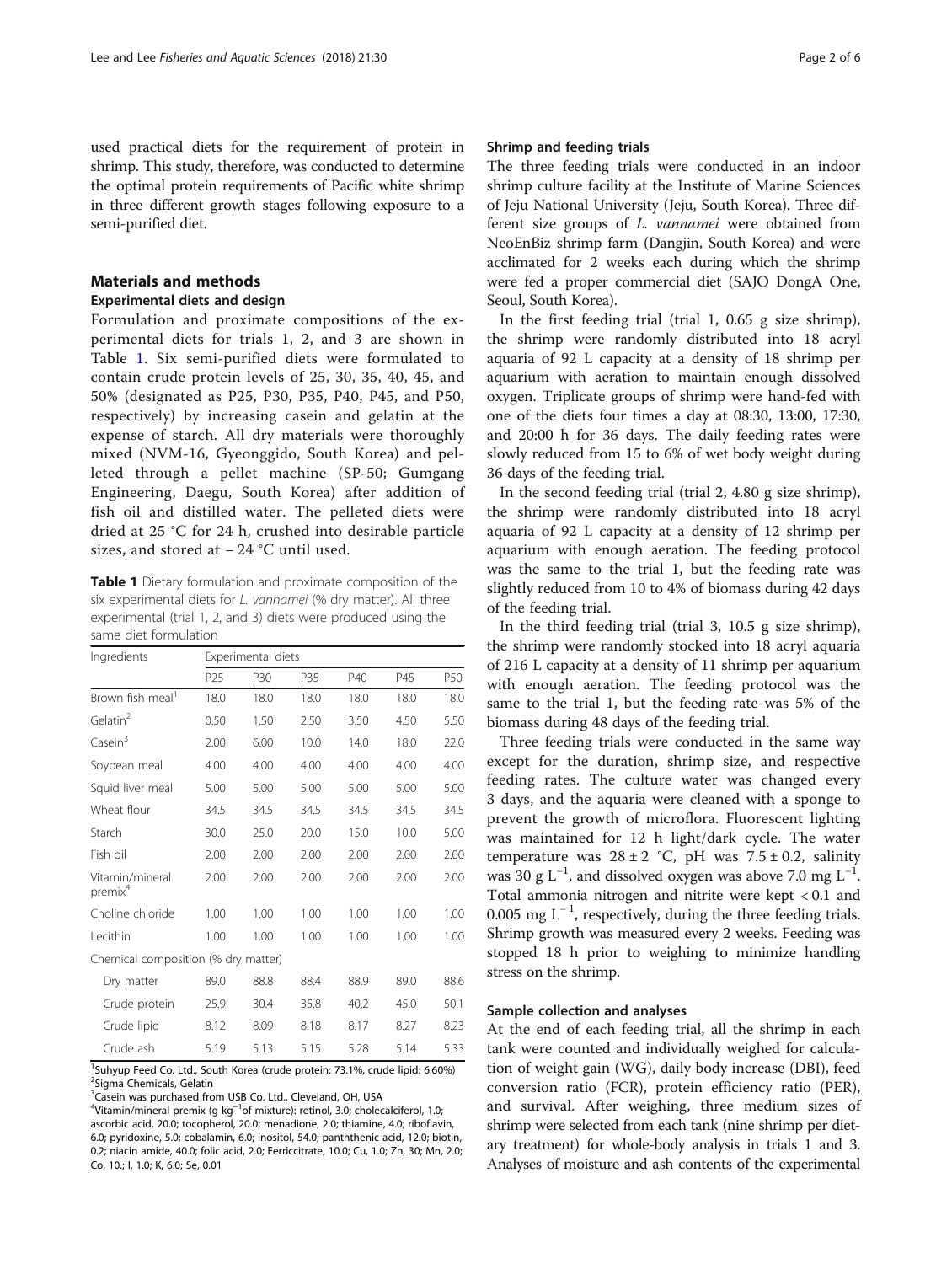diets and whole-body samples were performed by the standard procedures (AOAC [2005\)](#page-5-0). Crude protein was measured by using an automatic Kjeltec Analyzer Unit 2300 (Foss Tecator, Höganäs, Sweden), and crude lipid was analyzed by Folch et al. [\(1957\)](#page-5-0).

## Statistical analysis

All diets were assigned by a completely randomized design. Data were analyzed one-way analysis of variance (ANOVA) in SPSS version 18.0 (SPSS Inc., Chicago, IL, USA). When ANOVA identified differences among groups, the difference in means was compared with Duncan's multiple range tests. Statistical significance was determined at  $P < 0.05$ . Weight gain results were fitted to broken line models for the estimation of optimal dietary protein level (Fig. 1). Data are presented as mean ± SD. Percentage data were arcsine transformed before analysis.

#### Results

The results of growth performance, feed utilization, and survival are shown in Table [2.](#page-3-0) The average survival was 86.9, 85.2, and 86.9% for trials 1, 2, and 3, respectively. In trial 1, the growth performance was not affected by the dietary protein levels. However, PER was significantly higher in shrimp fed P30 diet compared to those fed P40, P45, and P50 diets. In trial 2, significantly higher growth rate was observed in shrimp fed P35 diet compared to shrimp fed P25 diet. FCR was significantly lower in shrimp fed P35 and P40 diets than that in shrimp exposed to P25 diet. Shrimp exposed to P25, P30, and P35 diets showed significantly higher PER compared to those fed P45 and P50 diets. In trial 3, P25 diet resulted in significantly lower growth rate than other experimental diets. FCR was significantly higher in shrimp fed P25 diet than other experimental diets. PER was significantly higher in shrimp fed P30 diet compared to that of shrimp fed P25, P40, P45, and P50 diets.

As shown in Table [3](#page-3-0), significantly higher moisture content was observed in P25 group than in other groups in trial 1. In trial 3, moisture was significantly higher in P25 and P50 than in P30, P40, and P45 groups. Whole-body protein was significantly lower in P25 group than that in other groups.

Broken line analysis of growth data indicates that the optimal levels of crude protein would be 34.5, 35.6, and 32.2% in diets for small, medium, and large (juvenile, sub-adult, and adult stages) shrimp, respectively.

#### **Discussion**

Growth and feed utilization of aquatic animals fed purified diets are normally lower than those of the animals exposed to practical diets (Kim et al. [1991\)](#page-5-0). Nonetheless, the use of purified diets is inevitable for the study of nutrient requirements. In the present study, fish meal as an



attractant and gelatin and casein as purified ingredients were used as the main protein sources. The semi-purified experimental diets were readily accepted by the shrimp during the whole feeding trials. The growth of the shrimp was equal to or better than that reported for similar-sized L. vannamei exposed to formulated diets in which no purified ingredients are used. Smith et al. ([1985\)](#page-5-0) conducted three feeding trials with similar-sized groups of L. vannamei and found 0.21, 0.15, and 0.10 g body increase per day for 4.0, 9.8, and 20.8 g sized groups, respectively. Rosas et al. [\(2001\)](#page-5-0) reported daily body increase of 0.04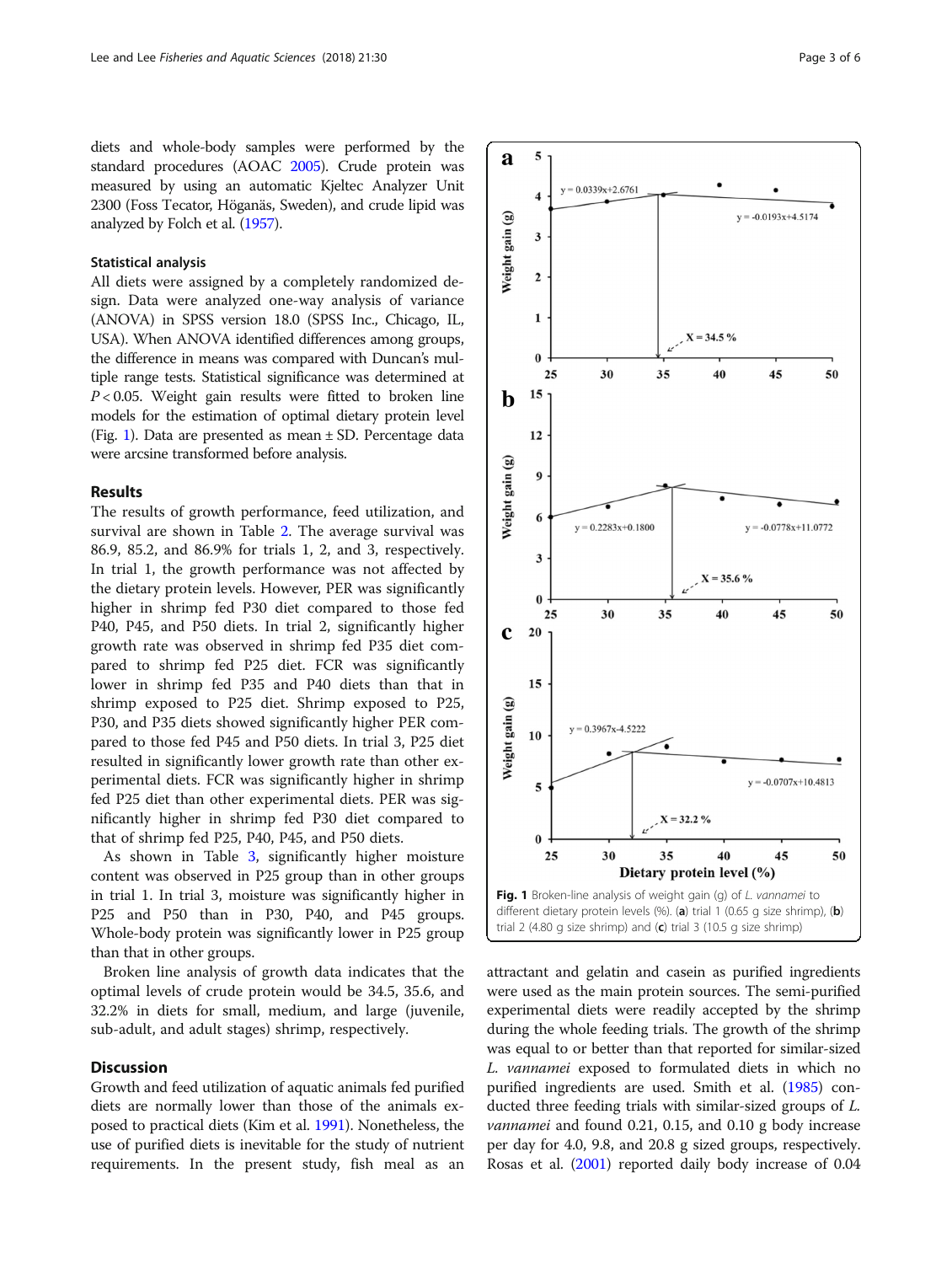|                             |                              | Experimental diets           |                               |                               |                               |                               |  |  |
|-----------------------------|------------------------------|------------------------------|-------------------------------|-------------------------------|-------------------------------|-------------------------------|--|--|
|                             | P25                          | P30                          | P35                           | P40                           | P45                           | P50                           |  |  |
| Trial 1 (initial BW 0.65 g) |                              |                              |                               |                               |                               |                               |  |  |
| FBW <sup>1</sup>            | $4.34 \pm 0.66$              | $4.46 \pm 0.38$              | $4.68 \pm 0.24$               | $4.92 \pm 0.66$               | $4.80 \pm 0.53$               | $4.40 \pm 0.28$               |  |  |
| WG <sup>2</sup>             | $571 \pm 103$                | $586 \pm 58.4$               | $619 \pm 36.3$                | $660 \pm 102$                 | $637 \pm 86.8$                | $579 \pm 44.1$                |  |  |
| DBI <sup>3</sup>            | $0.10 \pm 0.02$              | $0.11 \pm 0.01$              | $0.11 \pm 0.01$               | $0.12 \pm 0.02$               | $0.12 \pm 0.01$               | $0.10 \pm 0.01$               |  |  |
| FCR <sup>4</sup>            | $1.77 \pm 0.36$              | $1.43 \pm 0.35$              | $1.32 \pm 0.23$               | $1.49 \pm 0.34$               | $1.58 \pm 0.19$               | $1.41 \pm 0.36$               |  |  |
| PER <sup>5</sup>            | $2.33 \pm 0.45^{ab}$         | $2.37 \pm 0.58$ <sup>a</sup> | $2.16 \pm 0.40^{\rm abc}$     | $1.58 \pm 0.37$ <sup>bc</sup> | $1.42 \pm 0.18^c$             | $1.47 \pm 0.33$ <sup>bc</sup> |  |  |
| Survival <sup>6</sup>       | $88.9 \pm 7.86$              | $85.2 \pm 3.21$              | $85.2 \pm 3.21$               | $86.1 \pm 3.93$               | $92.6 \pm 32.1$               | $83.3 \pm 0.00$               |  |  |
| Trial 2 (initial BW 4.81 g) |                              |                              |                               |                               |                               |                               |  |  |
| FBW <sup>1</sup>            | $10.8 \pm 0.93^{\rm b}$      | $11.6 \pm 0.43^{ab}$         | $13.1 \pm 1.18^a$             | $12.2 \pm 0.92^{ab}$          | $11.7 \pm 0.15^{ab}$          | $12.0 \pm 1.32^{ab}$          |  |  |
| WG <sup>2</sup>             | $125 \pm 19.1^{\rm b}$       | $141 \pm 8.43^{ab}$          | $173 \pm 23.5^{\circ}$        | $153 \pm 18.6^{ab}$           | $145 \pm 3.94^{ab}$           | $148 \pm 27.4^{ab}$           |  |  |
| DBI <sup>3</sup>            | $0.14 \pm 0.02^b$            | $0.16 \pm 0.01^{ab}$         | $0.20 \pm 0.03^b$             | $0.18 \pm 0.02^{ab}$          | $0.17 \pm 0.00^{ab}$          | $0.17 \pm 0.03^{ab}$          |  |  |
| FCR <sup>4</sup>            | $2.29 \pm 0.25$ <sup>a</sup> | $2.06 \pm 0.13^{ab}$         | $1.71 \pm 0.29^b$             | $1.71 \pm 0.18^b$             | $2.01 \pm 0.27$ <sup>ab</sup> | $1.83 \pm 0.33^{ab}$          |  |  |
| PER <sup>5</sup>            | $1.70 \pm 0.19$ <sup>a</sup> | $1.60 \pm 0.10^a$            | $1.67 \pm 0.31$ <sup>a</sup>  | $1.47 \pm 0.16^{ab}$          | $1.12 \pm 0.16^b$             | $1.12 \pm 0.18^{\rm b}$       |  |  |
| Survival <sup>6</sup>       | $91.7 \pm 8.33$              | $88.9 \pm 12.7$              | $83.3 \pm 8.33$               | $80.6 \pm 4.81$               | $80.6 \pm 9.62$               | $86.1 \pm 12.7$               |  |  |
| Trial 3 (initial BW 10.5 g) |                              |                              |                               |                               |                               |                               |  |  |
| FBW <sup>1</sup>            | $15.5 \pm 0.47^b$            | $18.7 \pm 0.77$ <sup>a</sup> | $19.5 \pm 2.02^a$             | $18.0 \pm 0.26$ <sup>a</sup>  | $18.2 \pm 0.73$ <sup>a</sup>  | $18.3 \pm 1.05^a$             |  |  |
| WG <sup>2</sup>             | $46.8 \pm 4.59^b$            | $77.8 \pm 6.88^a$            | $85.2 \pm 19.4^a$             | $70.9 \pm 2.95$ <sup>a</sup>  | $72.8 \pm 6.62$ <sup>a</sup>  | $72.9 \pm 10.4^a$             |  |  |
| DBI <sup>3</sup>            | $0.10 \pm 0.01^{\rm b}$      | $0.17 \pm 0.02$ <sup>a</sup> | $0.19 \pm 0.04$ <sup>a</sup>  | $0.16 \pm 0.01$ <sup>a</sup>  | $0.16 \pm 0.01^a$             | $0.16 \pm 0.02$ <sup>a</sup>  |  |  |
| FCR <sup>4</sup>            | $2.76 \pm 0.26$ <sup>a</sup> | $1.64 \pm 0.16$ b            | $1.55 \pm 0.32$ b             | $1.72 \pm 0.14^b$             | $1.69 \pm 0.22^b$             | $1.80 \pm 0.29^b$             |  |  |
| PER <sup>5</sup>            | $1.38 \pm 0.13$ <sup>c</sup> | $1.98 \pm 0.19$ <sup>a</sup> | $1.88 \pm 0.41$ <sup>ab</sup> | $1.49 \pm 0.12^{bc}$          | $1.33 \pm 0.17^c$             | $1.15 \pm 0.18$ <sup>c</sup>  |  |  |
| Survival <sup>6</sup>       | $87.9 \pm 10.5$              | $97.0 \pm 5.25$              | $90.9 \pm 0.00$               | $81.8 \pm 15.7$               | $81.8 \pm 0.00$               | $81.8 \pm 9.09$               |  |  |

<span id="page-3-0"></span>Table 2 Growth performance and feed utilization of L. vannamei fed the six experimental diets containing six different levels of crude protein (25, 30, 35, 40, 45, and 50% for P25, P30, P35, P40, P45, and P50, respectively)

Values are mean of triplicate groups and presented as mean ± S.D. Values with different superscript letters in the same row are significantly different (P < 0.05). The lack of superscript letter indicates no significant differences among treatments

<sup>1</sup>*FBW* final body weight (g)<sup>2</sup>Weight (asset for  $(96)$  =  $1/f$ inal r

<sup>2</sup>Weight gain (%) = [(final mean body weight − initial mean body weight)/initial mean body weight] × 100

 $3$ Daily body increase (g/day) = (final body weight – initial body weight)/days

<sup>4</sup>Feed conversion ratio = dry feed fed (g)/wet weight gain (g)

<sup>5</sup>Protein efficiency ratio = wet weight gain/total protein given

6 Survival (%)

| (23, 30, 33, 40, 43, and 3070 for 123, 130, 133, 140, 143, and 130, itspectively) |                    |                               |                               |                               |                               |                              |  |  |
|-----------------------------------------------------------------------------------|--------------------|-------------------------------|-------------------------------|-------------------------------|-------------------------------|------------------------------|--|--|
|                                                                                   | Experimental diets |                               |                               |                               |                               |                              |  |  |
|                                                                                   | P <sub>25</sub>    | P30                           | P35                           | P40                           | P45                           | P <sub>50</sub>              |  |  |
| Trial 1 (initial BW 0.65 g)                                                       |                    |                               |                               |                               |                               |                              |  |  |
| Moisture                                                                          | $83.6 \pm 3.12^a$  | $76.3 + 2.73^{\circ}$         | $77.6 \pm 1.17$ <sup>bc</sup> | $76.5 \pm 1.61^{\circ}$       | $77.4 \pm 0.78$ <sup>bc</sup> | 79.1 $\pm$ 0.45 <sup>b</sup> |  |  |
| Protein                                                                           | $76.6 + 4.78$      | $76.8 + 5.47$                 | $80.9 \pm 5.13$               | $78.3 \pm 6.69$               | $76.6 \pm 3.91$               | $79.3 \pm 2.04$              |  |  |
| Lipid                                                                             | $5.15 \pm 0.95$    | $4.87 \pm 0.88$               | $4.57 \pm 0.08$               | $4.22 \pm 0.65$               | $4.93 \pm 0.75$               | $5.42 \pm 0.97$              |  |  |
| Ash                                                                               | $21.0 + 2.46$      | $20.2 + 1.66$                 | $20.2 + 1.67$                 | $20.9 + 1.26$                 | $20.7 + 0.93$                 | $20.5 + 1.05$                |  |  |
| Trial 3 (initial BW 10.5 g)                                                       |                    |                               |                               |                               |                               |                              |  |  |
| Moisture                                                                          | $76.5 + 1.13a$     | $74.6 \pm 1.47$ <sup>bc</sup> | $75.6 \pm 1.08$ <sup>ab</sup> | $74.5 \pm 0.24$ <sup>bc</sup> | $73.4 \pm 1.35^{\circ}$       | $76.2 \pm 0.55^a$            |  |  |

Table 3 Whole-body composition of L. vannamei fed the six experimental diets containing six different levels of crude protein (25, 30, 35, 40, 45, and 50% for P25, P30, P35, P40, P45, and P50, respectively)

Values are mean of triplicate groups and presented as mean ± S.D. Values with different superscript letters in the same row are significantly different (P < 0.05). The lack of superscript letter indicates no significant differences among treatments

Protein  $75.6 \pm 3.63^b$   $82.8 \pm 1.60^a$   $82.7 \pm 1.93^a$   $82.9 \pm 2.54^a$   $84.1 \pm 0.92^a$   $83.7 \pm 2.04^a$ Lipid  $4.45 \pm 0.34$   $4.67 \pm 0.31$   $4.64 \pm 0.47$   $4.57 \pm 0.34$   $4.70 \pm 0.15$   $4.57 \pm 0.31$ Ash 13.0 ± 1.32 12.3 ± 1.14 1.31 ± 1.20 12.6 ± 0.68 12.6 ± 0.68 13.7 ± 0.95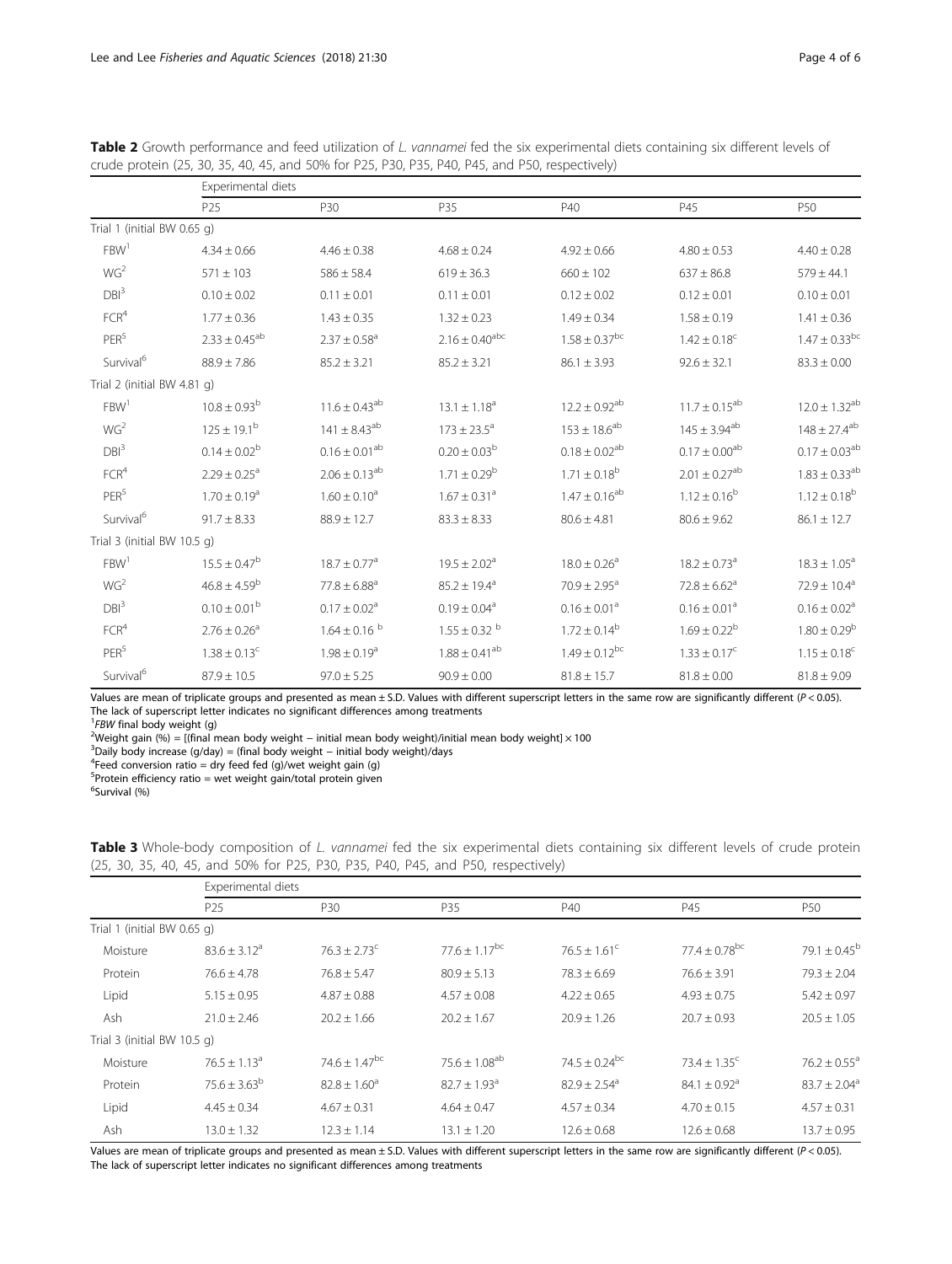and 0.13 g for 0.3 and 1.5 g sized groups of L. vannamei, respectively. Xia et al. [\(2010](#page-5-0)) also reported a daily body increase of approximately 0.10 g in 6.2 g sized L. *vannamei*. These previous studies (Smith et al. [1985](#page-5-0); Rosas et al. [2001;](#page-5-0) Xia et al. [2010](#page-5-0)) had used all practical diets for the feeding trials. In the present study, higher growth was observed as calculated as daily body increase of 0.11, 0.17, and 0.15 for 0.65, 4.81, and 10.5 g sized groups of *L. vannamei*, although semi-purified diets were used. Therefore, the semi-purified diet in the present study seems to be formulated nutritionally well balanced to support optimal growth of juvenile, sub-adult, and adult sized of L. vannamei.

Generally, practical experimental diets have been used in most protein requirement studies for Penaeid shrimps. Most previous studies had used practical ingredients, i.e., fish meal and soybean meal as the main protein sources to increase or decrease the crude protein levels in the practical experimental diets. When fish meal is used as the main protein source to gradually increase the crude protein in diets for protein requirement study (Xia et al. [2010](#page-5-0); Yun et al. [2016](#page-5-0)), the result might be over-estimated because of unknown growth factors in fish meal. On the other hand, when soybean meal (Kureshy and Davis [2002](#page-5-0)) is used as the main protein source, the result might be under-estimated because of its anti-nutritional factors. In this regard, the present result could be very significant in providing protein requirement data for Penaeid shrimp by using semi-purified experimental diets.

The recommended dietary protein levels from previous studies vary from 30 to 57% for Penaeid shrimps. The present study showed that the difference in protein levels affected the growth and feed utilization of L. vannamei (Table [2](#page-3-0)). A broken line analysis based on weight gain suggested that the optimal dietary protein levels would be 34.5 and 35.6% for small-sized (0.6–5 g) and medium-sized (4–13 g) groups of L. vannamei. The optimum dietary protein level for maximum growth of L. vannamei can be affected by differences in shrimp size, stocking density, species of shrimp, culture system, and dietary protein sources. In the range of approximately 1 g sized shrimp, optimal growth was observed with 33 to 44% crude protein in diets when krill meal was used as a main protein source (Rosas et al. [2001](#page-5-0)). Gao et al. [\(2016](#page-5-0)) reported that the optimum dietary protein level for L. vannamei (0.31–6.0 g size) was 34% when a semi-purified diet was used. Shahkar et al. ([2014](#page-5-0)) reported that 33% dietary protein level is optimum for an optimal growth of L. vannamei (approximately 1–11 g size) when fish meal was used as the main protein source, whereas Martinez-cordova et al. ([2003](#page-5-0)) found that the optimal protein level was 25% when L. vannamei  $(1-17 \text{ g size})$  was cultured in a pond system with three commercial diets containing 25, 35, and 40% CP for 16 weeks. In a very high salinity condition (60 g/L), the optimum dietary protein level was estimated to 46.7% when the L. vannamei  $(0.09-2.2 \text{ g size})$ was fed a semi-purified diet (Sui et al. [2015](#page-5-0)).

Most of the protein requirement studies on shrimp are limited to the juvenile stages, and the protein requirements of post-juvenile stages have mostly been estimated. There has been little information about the protein requirement during the adult stage of the shrimp. Based on the growth of large shrimp (10–20 g size) in the present study, the optimal dietary protein level was estimated to be 32.2% by a broken line analysis. To the best of our knowledge, one study (Smith et al. [1985](#page-5-0)) is available with which to compare the growth of large (10–20 g size) L. vannamei in the present study. Smith et al. ([1985\)](#page-5-0) reported that adult-sized (20–25 g) shrimp was not affected by the protein levels but affected by protein sources (animal or plant), whereas small-sized shrimp  $(4-11 \text{ g})$  was significantly affected by protein levels. The difference in results between the present study and Smith et al. ([1985](#page-5-0)) can be explained mainly by the difference in protein sources such as semi-purified sources (casein and gelatin) and practical sources (shrimp meal), respectively, as well as different experimental conditions.

The PER tended to decrease with increased dietary protein, which is consistent with results in shrimp (Hu et al. [2008;](#page-5-0) Xia et al. [2010](#page-5-0); Shahkar et al. [2014](#page-5-0)). The lowest PER found in 40 to 50% protein diets indicates that the excessive protein was used for metabolic purposes other than growth. Usually, a low dietary protein is efficiently utilized for protein synthesis by shrimp (Shiau and Peng [1992;](#page-5-0) Hu et al. [2008](#page-5-0); Xia et al. [2010\)](#page-5-0). Also, the differences in protein sources could result in different PER values (Hajra et al. [1988\)](#page-5-0). In the present study, fish meal was fixed to 18% and then casein and gelatin mix  $(4:1, v/v)$  was gradually increased to make the dietary protein level different. Therefore, the differences in PER values in the present study might be attributed to the difference only in protein level rather than protein quality.

The differences in the quantity or quality of protein, the ratio of dietary protein to energy, and species contribute to the varying effects of dietary protein on carcass composition (Hubbard et al. [1986;](#page-5-0) Siccardi, [2006](#page-5-0)). The lower whole-body protein content was observed in low level of dietary protein (P25 diet) which was often reported in fish species (Kim and Lee [2009;](#page-5-0) Shahkar et al. [2014\)](#page-5-0). Also, Siccardi ([2006](#page-5-0)) evaluated the requirement of daily digestible protein (DP) and digestible energy (DE) of L. vannamei with two types of diets (25% CP diet and 35% CP diet) and different feeding regimes. They concluded that the protein requirement of shrimp needs to be reevaluated considering feeding methods such as ad libitum/restricted